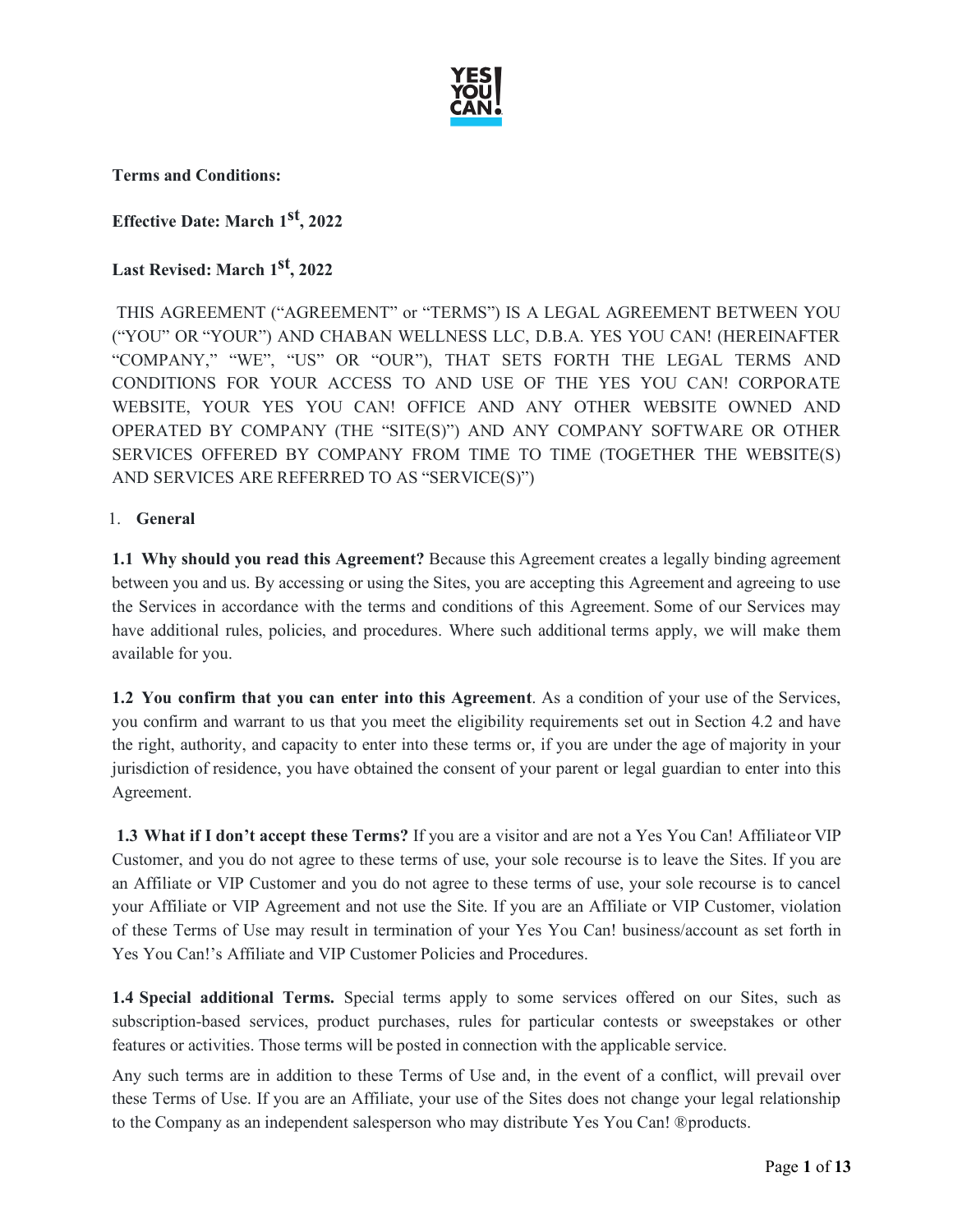

**1.5 Electronic Communications.** If you are an Affiliate, you can manage your receipt of electronic communications from us in the account settings of your Yes You Can! Office. If you are a customer or Site visitor and you have provided us with your email address, you authorize us to periodically send you information and updates relating to our business, products, programs, promotions, and other matters. You have the right to unsubscribe to these communications at any time. For contractual purposes, you consent to receiving communications from us by email.

**1.6 Termination of use of the Sites.** We may suspend or terminate your ability to use the Sites, or any portion of the Sites, for failure to comply with these Terms of Use, for breach of your Affiliate Agreement, or as we deem necessary to protect our business or intellectual property interests. If you are an Affiliate, upon the expiration or cancellation of your Yes You Can! businessfor any reason, your access to the Sites will be terminated. Certain provisions of this agreement will survive any termination of this agreement and your use of the Site.

## 2. **About Yes You Can!**

**2.1 Who are we?** Yes You Can! is a nutrition and wellness company registered as a Florida limited liability company. We sell our products directly to consumers through our [www.yesyoucan.com](http://www.yesyoucan.com/) website, as well as several through secondary channels (such as, but not limited to; Amazon, Walmart.com, Facebook, Instagram)!

**2.2 How can you contact us?** Our corporate headquarters are located at 2901 NW 34 Street, Miami, FL 33142. You can contact us by writing to us at this address, emailing us at [customerservice@YesYouCan.com,](mailto:customerservice@YesYouCan.com) or calling us at 888-381-0992.

#### 3. **Changes to the Sites and these Terms of Use**

**3.1 Small Changes.** We reserve the right to change the provisions of this Agreement or to modify or discontinue the Services or Sites at any time. Those changes will go into effect on the effective date shown in the revised agreement. If we change this Agreement, we will give you notice by posting the revised agreement on the applicable Sites and sending an email notice to you using the email address provided by you. Therefore, you agree to keep your contact information up- to-date and agree that notice sent to the last email address you provided shall be considered effective. We also encourage you to check this Agreement from time to time to see if it has beenupdated.

**3.2 More significant changes.** In addition, we may make more significant changes to the Sites and/or these Terms, but if those changes materially or adversely impact your rights or use of the Sites, we will notify you by email of such changes using the contact information provided by you. Amendments shall be deemed accepted by you and become effective 30 days after publication of notice is posted under the Terms of Use tab of the Sites. By continuing to use any Services after the new effective date, you agree to be bound by such changes. If the modified terms are not acceptable to you, please cease using the Services.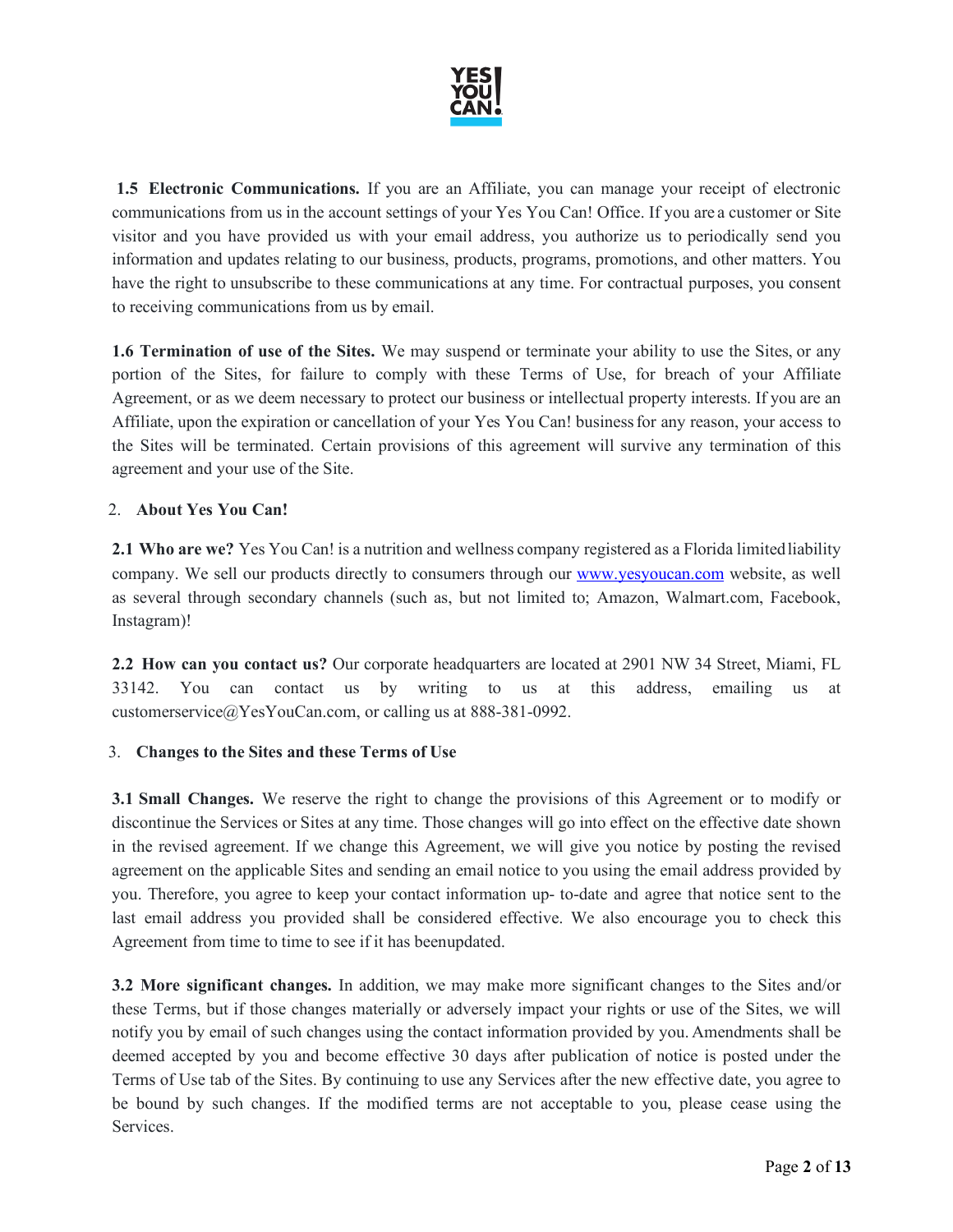

## 4. **Service Description and Eligibility**

**4.1 Service Description.** Through the Yes You Can! Office we provide an online platform for Affiliates to manage their Yes You Can! businesses. In addition, customers may purchase Yes You Can! products through their Affiliate Personal Websites. Affiliates receive automatic access to their Offices and Personal Websites when they enroll as Affiliate. For members of the public who are interested in learning about Yes You Can!, we encourage you to visit our corporate website at YesYouCan.com.

**4.2 Eligibility.** The Sites are general audience websites and Yes You Can! products and services are not specifically designed or targeted at children. Children under the age of 18 are prohibited from providing Personal Information (as defined in the Privacy Notice) on the Sites.

**4.3 Account creation.** Some services on the Sites (for example, the purchase of Yes You Can! products) permit or require you to create an account to participate in or to secure additional benefits. If you choose to maintain an account, you agree to provide, maintain and update true, accurate, current and complete information about yourself as prompted by our registration processes. You will not impersonate any person or entity or misrepresent your identity or affiliation with any person or entity, including using another person's username, password or other account information, or another person's name, likeness, voice, image or photograph. Youalso agree to promptly notify us of any suspected unauthorized use of your username, password, other account information, or any other breach of security that you become aware of involving or relating to the Sites.

**4.4 International Use of the Site.** The Sites are intended for viewing and use in the United States and any other countries which Yes You Can! has designated as officially open for business.

**4.5 Export Controls.** Supply of goods, services and software through the Sites is subject to export controls under the laws and regulations of the United States. By visiting and using the Sites, and acquiring any goods, services or software through the Sites, you represent and warrant (a) that you are not a national of, or resident within, any of the countries that are subject to trade embargo under these laws and regulations (currently, Cuba, Iran, North Korea, Sudan and Syria);

(b) you are not listed on any of the United States government's lists of prohibited and restricted parties; and (c) you do not intend to supply any goods, services or software acquired through the Sites to a resident of those countries or a person listed on any of the U.S. government's lists of prohibited and restricted parties.

#### 5. **Product Purchases, Payment Returns and Exchanges**

**5.1 Prices.** Although we have made every effort to display our products as accurately as possible, products displayed may be out of stock or discontinued, and prices are subject to change. We are not responsible for typographical errors regarding price or any other matter.

**5.2 Method of Payment.** You agree to pay all charges incurred by you via payment card (or other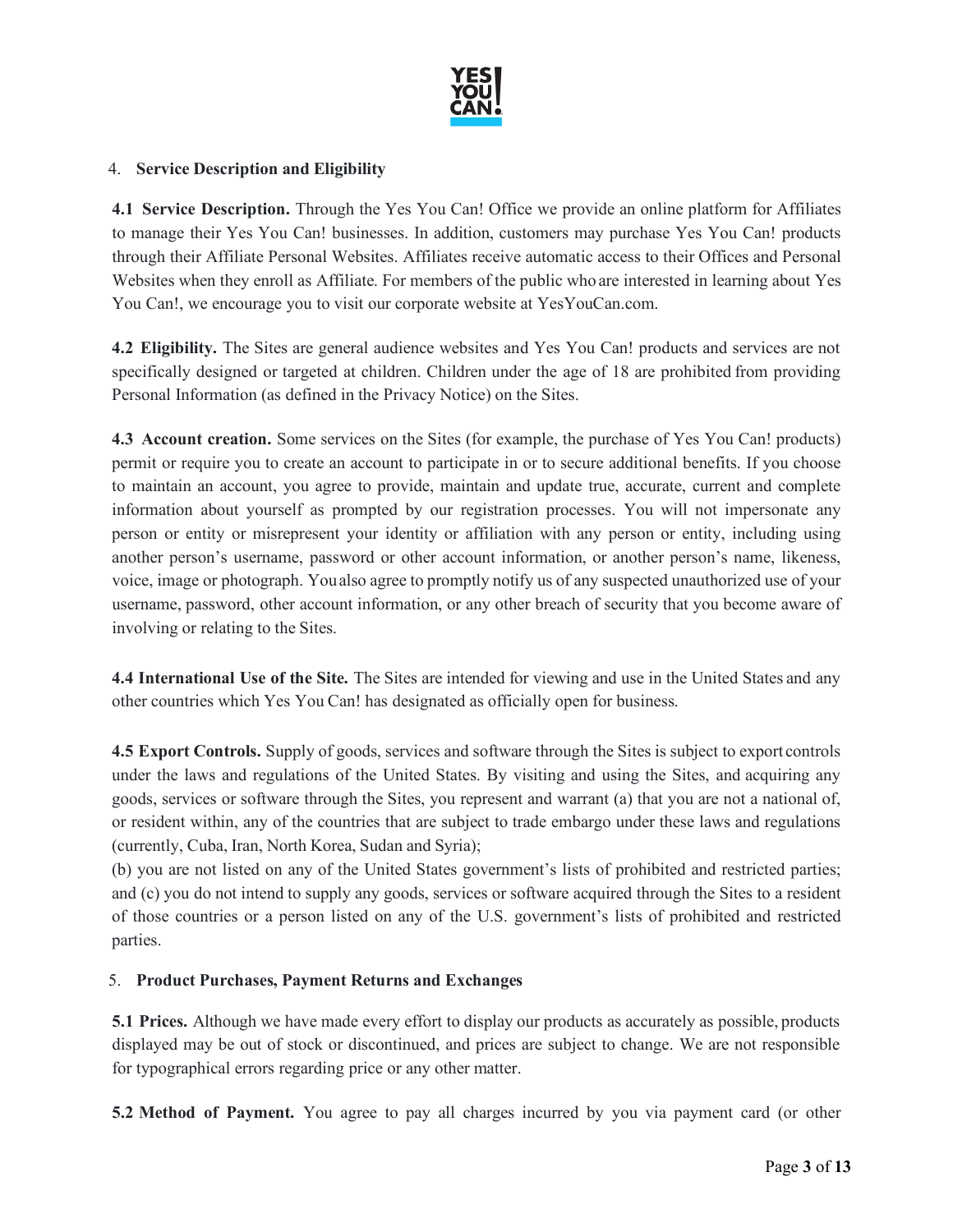

applicable payment mechanism) at the amounts in effect when such charges are incurred. Affiliates and VIP Customers must provide us with a valid credit or debit card (Visa, MasterCard, or any other accepted issuer) or use any other payment or financial mechanism specified by us ("Payment Provider") as a condition to making any payments. Your Payment Provider agreement (e.g., cardholder agreement, or terms of use) governs your use of the payment mechanism, and you must refer to that agreement (not this Agreement) to determine your rights and liabilities with respect to the Payment Provider. By providing us with your payment information, you agree that we and any of our third-party payment processors are authorized to immediately debit or credit your account for all applicable fees and charges and that no additional notice or consent is required. You agree to immediately notify us of any change in your payment and financial information. We reserve the right at any time to change its prices and billing methods. All information that you provide to us or our third-party payment processors must be accurate, current and complete. You will also be responsible for paying any applicable taxes relating to payments that you make.

**5.3 Returns, exchanges and auto-ship.** Affiliates requests for returns or exchanges will be handled in accordance with of our Affiliate Policies and Procedures. Customer Requests for returns and exchanges will be handled according to our Customer Shipping and Return Policy.

## 6. **Ownership and Copyright**

**6.1 Ownership.** You agree that the Sites, including its code, documentation, appearance, structure and organization constitute trade secrets and/or copyrighted and/or proprietary material of Yes You Can! and our licensors. Furthermore, all information, materials, functions and other Site content (including Submissions as defined in Section 6.4 below and non-personal aggregate data collected by us in connection with providing the Sites) provided on the Sites (collectively "Content"), such as text, graphics, images, etc., is our property or the property of our licensors and is protected by U.S. and international copyright laws. The Sites and the Content are protected by United States copyright, patent, trademark and other laws including international treaty provisions. You agree not to disclose, provide or otherwise make available such trade secrets, copyrighted or proprietary material in any form to any third party without our prior written consent or that of our licensors, as applicable. Title to the Sites, or any copy, modification, translation, partial copy, compilation, derivative work or merged portion of the Sites, shall at all times remain with us or our licensors, as applicable. You may not copy the written materials accompanying the Sites. You agree to take every reasonable precaution to prevent the theft, disclosure, and the unauthorized copying, reproduction or distribution of the Sites.

**6.2 Proprietary Rights.** Unless otherwise noted, the trademarks, service marks, trade dress, trade names, and logos (collectively "Trademarks") used and displayed on the Sites are our registered and unregistered Trademarks and the Trademarks of our licensors. Use of the Trademarks, if allowed, must adhere to the Company's Policies and Procedures relating to Trademarks. We, and our service providers, are only delivering services to you under this agreement and have not granted you any express or implied licenses with respect to any Trademarks, software or other intellectual property.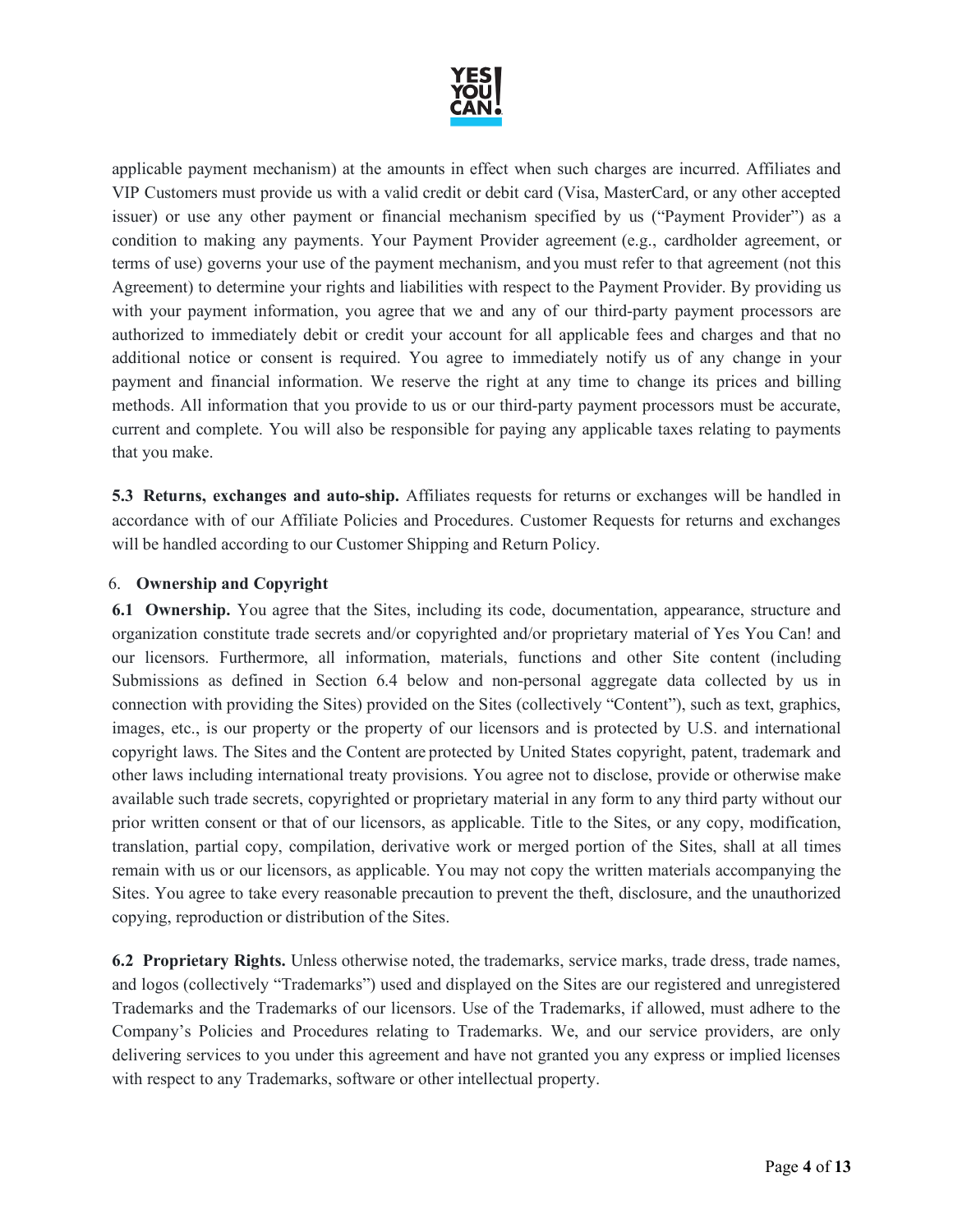

**6.3 Affiliate Limited License.** If you are an Affiliate Customer, we grant you a limited license to access and make personal use of the Sites, the Services and the Content, subject to this Agreement. However, neither the Sites nor any portion of the Site or any Content may be reproduced, duplicated, copied, sold, resold or otherwise exploited for any commercial purpose that is not expressly permitted by us in writing. If you are a Customer or visitor to the Sites, no such license is expressly or implicitly granted. Whether you are an Affiliate, VIP Customer or visitor, you may not, without our prior written consent: (a) sublicense, transfer, assign, rent, use, copy or modify the Sites, in whole or in part, except as expressly permitted in this Agreement; (b) decompile, reverse assemble or otherwise reverse engineer the Sites, except to the extent the foregoing restriction is expressly prohibited under applicable law; (c) reproduce, disclose, market, lease, transfer, distribute or revise the Sites or the associated web pages; (d) distribute any executable versions of the Sites to third parties or use such executables in excess of the limitations set forth above; (e) use the Sites to provide facility management, service bureau or other access or use of the program for the benefit of third parties; and (f) remove, alter or destroy any copyright notices, proprietary legends or other indicia of ownership.

**6.4 Submissions.** For purposes of this Agreement, the word "Submissions" means text, content, advertisements, promotional material, graphics, audios, messages, ideas, concepts, suggestions, artwork, photographs, drawings, videos, audiovisual works, your and/or other persons' names, likenesses, voices, usernames, profiles, actions, appearances, performances and/or other biographical information or material, and/or other similar materials that you submit, post, upload, embed, display, communicate, advertise, or otherwise distribute on or through the Site.If you are an Affiliate, this includes your Personal Profile image and other images you may upload to customize your Personal Website.

We are pleased to receive your feedback, comments, suggestions, and Submissions regarding the Sites, our products and services, and our opportunity. If you transmit to us, post, or upload any Submissions to or through the Sites, you grant us and our affiliates a non-exclusive, royalty- free, perpetual and irrevocable right to use, reproduce, modify, adapt, publish, translate, distribute and incorporate such Submissions and the names identified on the Submissions throughout the world in any media for any and all commercial and noncommercial purposes.

If you are a Affiliate, by communicating a Submission to us, you represent and warrant that the Submission and your communication thereof conform to the Yes You Can! Affiliate Policies and Procedures and all other requirements of these Terms of Use and that you own or have the necessary rights, licenses, consents and permissions, without the need for any permission from or payment to any other person or entity, to exploit, and to authorize us to exploit, such Submission in all manners contemplated by these Terms of Use.

**6.5 Copyright Complaints.** We respect the intellectual property of others, and we ask our Sites' users to do the same. If you believe that your work has been copied in a way that constitutes copyright infringement, please provide our copyright agent the following information required by the Online Copyright Infringement Liability Limitation Act of the DMCA, 17 U.S.C. § 512 ("DMCA"). Please be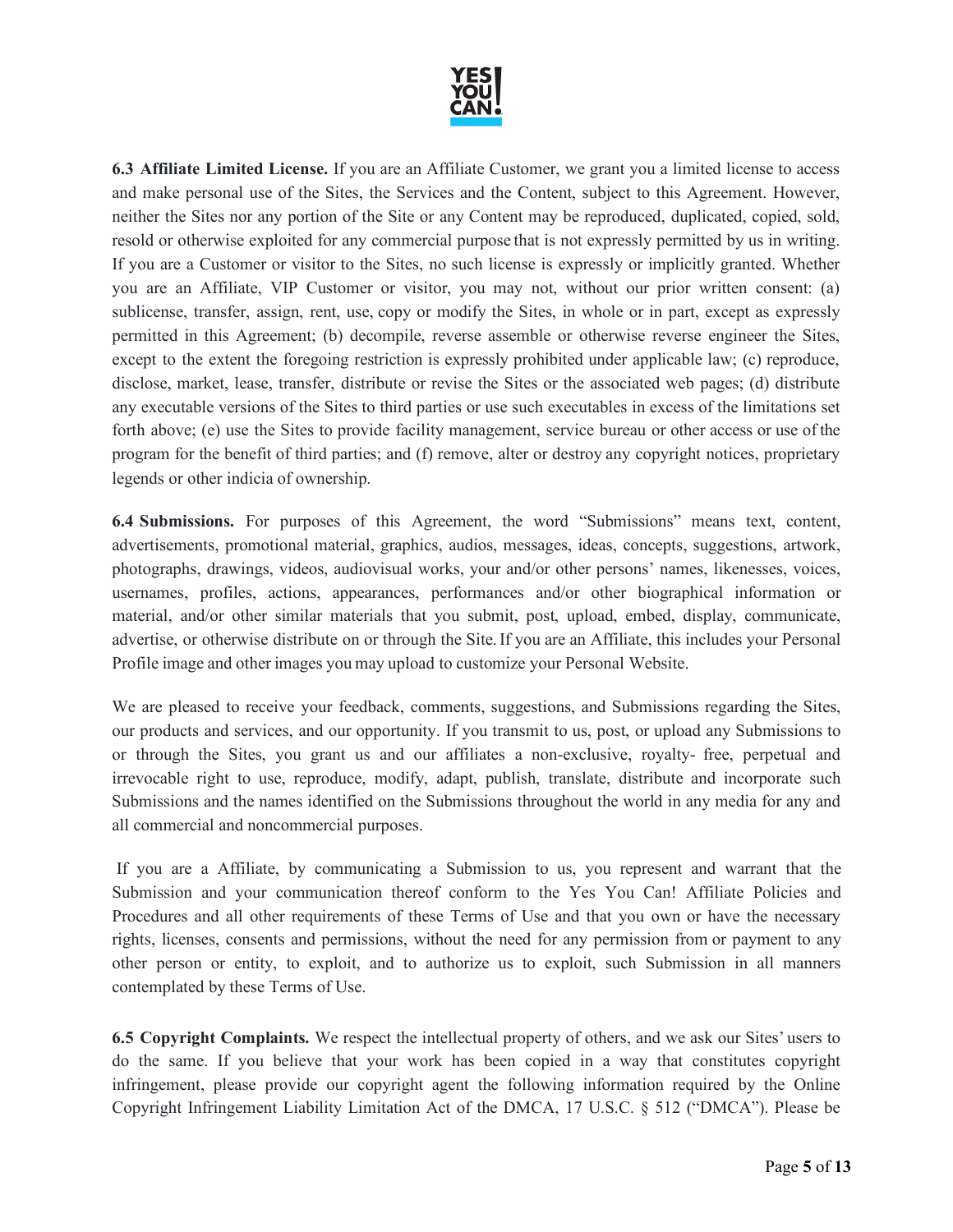

advised that to be effective, the Notice must include ALL of the following: (a) a physical or electronic signature of a person authorized to act on behalf of the owner of an exclusive right that is allegedly infringed; (b) identification of the copyright work claimed to have been infringed, or, if multiple copyrighted works at a single online site are covered by a single notification, a representative list of such works at that site; (c) identification of the material that is claimed to be infringing or to be the subject of infringing activity and information reasonably sufficient to permit us to locate the material; (d) information reasonably sufficient to permit us to contact the complaining party; (e) a statement that the complaining party has a good-faith belief that uses of the material in the manner complained of is not authorized by the copyright owner, its agent or the law; and (f) a statement that the information in the notification is accurate and, under penalty of perjury, that the complaining party is authorized to act on behalf of the owner of an exclusive right that is allegedly infringed.

Notices of claimed copyright infringement and counter-notices should be directed to: Customer Service, 2901 NW 34th Street, Miami, FL 33142 [compliance@YesYouCan.com.](mailto:compliance@YesYouCan.com) Both mail and email notices, must include "Notice of Infringement" in the subject line.

Upon receipt of notices complying with the DMCA, we will act to remove or disable access to anymaterial found to be infringing or found to be the subject of infringing activity and will act to remove or disable access to any reference or link to material or activity that is found to be infringing. However, it is often difficult to determine if someone's intellectual property rights have been violated and we may request additional information before we remove any infringing material. If a dispute develops as to the correct owner of the rights in question, we reserve the right to remove your content along with that of the alleged infringer pending resolution of the matter.

# 7. **Acceptable Use**

**7.1 Responsibility.** You are responsible for your use of the Sites, and for any use of the Sites made using your computer or mobile device. Our goal is to create a positive experience in connection with our Services. To promote this goal, we prohibit certain kinds of conduct that may be harmful to others or to us.

**7.2 Prohibited Submissions and Content.** You agree that you will not upload, post, or otherwisedistribute, or link to or from the Sites any Submission, Content, or material that: (a) directly or indirectly promotes or advertises any non-Yes You Can! business or opportunity; (b) is defamatory, abusive, harassing, threatening, or an invasion of a right of privacy of another person; (c) is bigoted, hateful, or racially or otherwise offensive; (d) is profane, violent, vulgar, obscene, pornographic, or otherwise sexually explicit; (e) otherwise harms or can reasonably be expected to harm any person or entity; (f) is libelous, slanderous, defamatory, or violates the law;

(g) is illegal or encourages or advocates illegal activity or the discussion of illegal activities with the intent to commit them, including a Submission that is, or represents an attempt to engage in, child pornography, stalking, sexual assault, fraud, trafficking in obscene or stolen material, drug dealing and/or drug use, harassment, theft, or conspiracy to commit any criminal activity.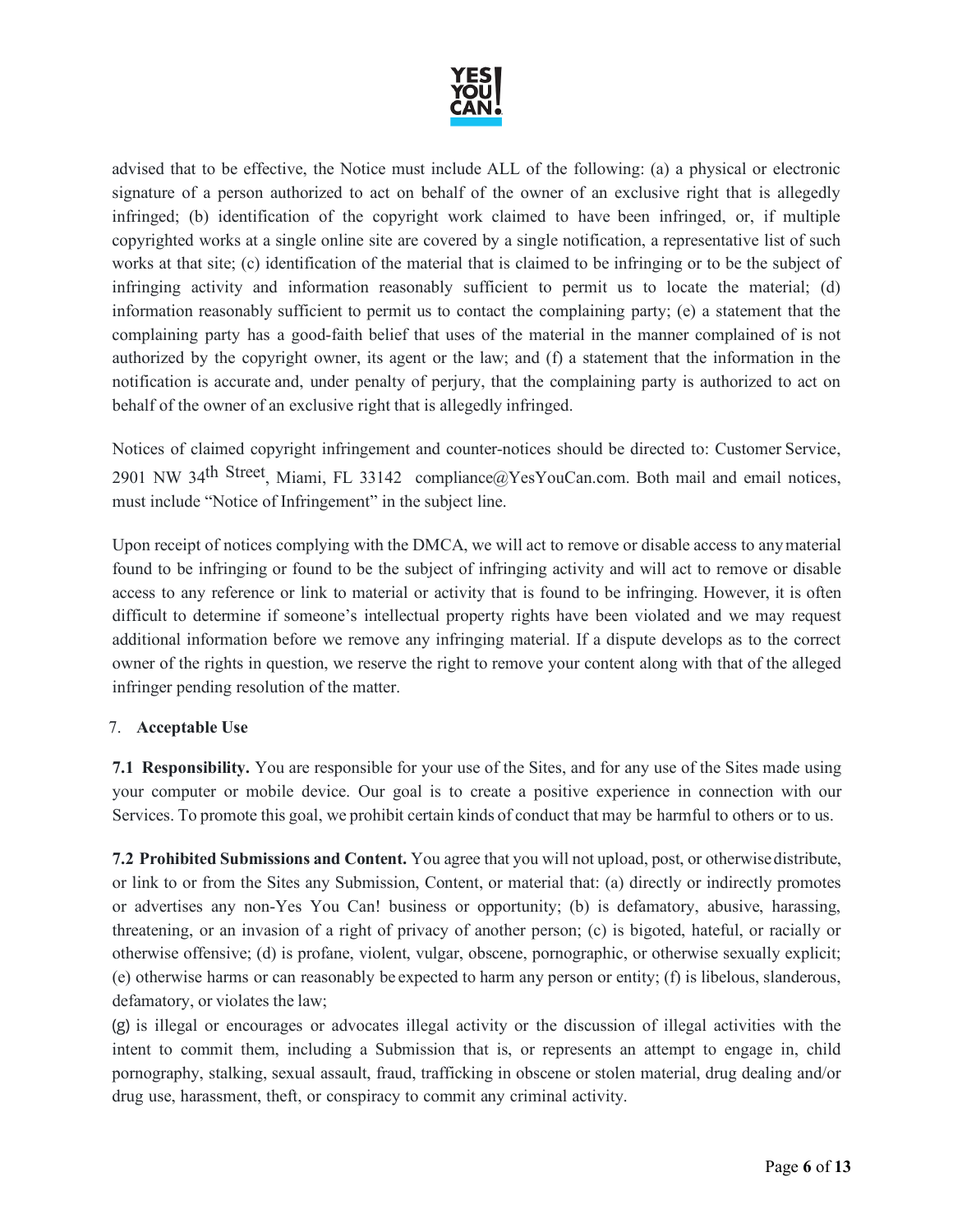

(h) infringes or violates any right of a third party including: (i) copyright, patent, trademark, trade secret or other proprietary or contractual rights; (ii) right of privacy (specifically, you must not distribute another person's personal information of any kind without their express permission) or publicity; or (iii) any confidentiality obligation; (i) contains a virus or other harmful component, or otherwise tampers with, impairs or damages the Sites or any connected network, or otherwise interferes with any person or entity's use or enjoyment of the Sites; (j) does not generally pertain to the designated topic or theme of the relevant Public Forum (as defined below) or violates any specific restrictions applicable to a Public Forum; (k) is antisocial, disruptive, or destructive, including "flaming", "spamming", "flooding", "trolling", and "griefing", as those terms are commonly understood and used on the Internet; or (I) violates this Agreement or Yes You Can!'sAffiliate Policies and Procedures.

We cannot and do not assure that other users are or will be complying with the foregoing online rules of conduct or any other provisions of the Agreement, and, as between you and Yes You Can!, you hereby assume all risk of harm or injury resulting from any such lack of compliance.

**7.3 Further Prohibited Conduct**. In addition, when using the Sites, you will not: (a) harvest or otherwise collect or store any information (including Personally Information) about other users of the Services, including e-mail addresses, without the express consent of such users; (b) alter the transmission of data; (c) collect, distribute or gather personal or aggregate information, including Internet, e-mail or other electronic addresses, about Site users; (d) use any means to scrape or crawl any Site pages or Content contained in the Sites (although we may allow operators of public search engines to use spiders to index materials from the Sites for the sole purpose of creating publicly available searchable indices of the materials, and we reserve the right to revoke these exceptions either generally or in specific cases); (e) attempt to circumvent any technological measure implemented by us or any of our providers or any other third party (including another user) to protect the Sites; (f) attempt to decipher, decompile, disassemble, or reverse engineer any of the software used to provide the Websites; (g) for the purpose of misleading others, create a false identity of the sender or the origin of a message, forge headers or otherwise manipulate identifiers in order to disguise the origin of any material transmitted through the Services or in connection with us; or (h) advocate, encourage, or assist any third party in doing any of the foregoing.

**7.4 Public Forums.** "Public Forum" means an area of the Sites that permits users to distribute Submissions for viewing by one or more Site users, including, but not limited to, a chat area, message board, instant messaging, mobile messaging, social community environment, profile page, conversation page, or blog. You acknowledge that Public Forums and features offered therein are for public and not private communications, and you have no expectation of privacy about any Submission to a Public Forum. We cannot guarantee the security of any information you disclose through any of these media; you make such disclosures at your own risk. You are and shall remain solely responsible for the Submissions you distribute on or through the Site under your username or otherwise by you in any Public Forum and for the consequences of submitting and posting the same. We have no duty to monitor any Public Forum. You should be skeptical about information provided by others, and you acknowledge that the use of any Submission posted in any Public Forum is at your own risk. We are not responsible for, and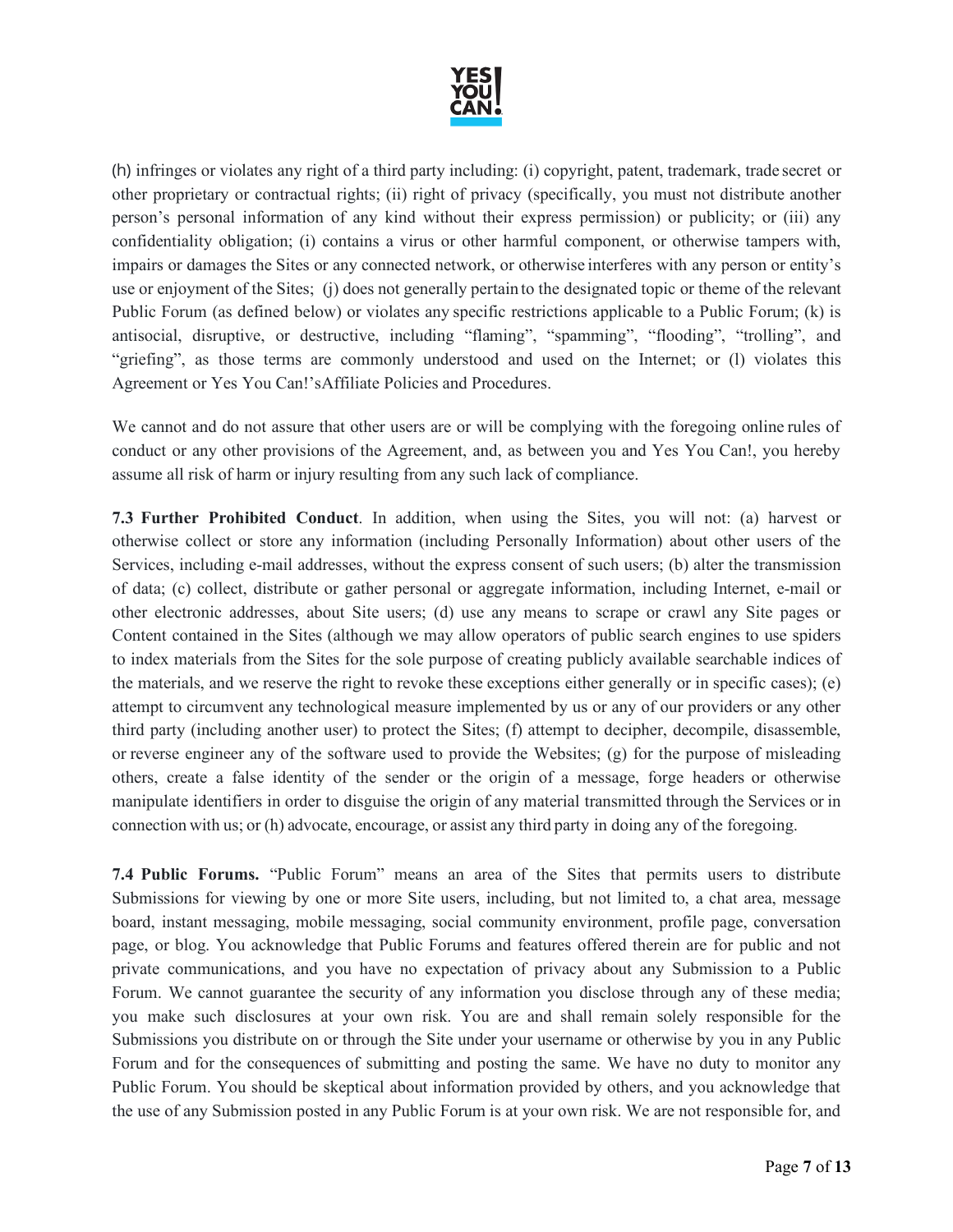

do not endorse, the opinions, advice or recommendations posted or sent by users in any Public Forum, and we specifically disclaim any and all liability in connection therewith.

**7.5 Removal of Submissions.** We reserve the right, but disclaim any obligation or responsibility, to (a) refuse to post, or remove, any Submission from the Sites that violates these Terms of Use; and (b) identify any user to third parties; and/or (c) disclose to third parties any Submission or related personally identifiable information when we believe in good faith that such identification or disclosure will either: (i) facilitate compliance with laws, including but not limited to, compliance with a court order or subpoena, or (ii) help to enforce the Agreement and/or protect the safety or security of any person or property, including the Site. Moreover, we retain all rights to remove Submissions at any time for any reason or no reason whatsoever.

## 8. **Third Party Links**

**8.1 Links to third party sites.** The Sites may contain links to third party websites. If so, they are provided solely as a convenience to you. If you use such links, you will leave the Sites. We have not reviewed all such third party sites (if any) and we do not control, and are not responsible for, any of these websites and their content. We do not endorse or make any representations about such websites or any information or materials found there, or any results that may be obtained from using them. If you access any third party websites linked from the Sites, you do so at your own risk.

**8.2 Links from third party sites.** If you link to the Sites from another website (which includes, but is not limited to, social media sites), the following restrictions apply to the site to which you link and the link itself: (a) The site/link shall not imply, either directly or indirectly, that Yes You Can! is endorsing its products, services, mission, beliefs, or any other aspect of the site or those sponsoring the site; (b) The site/link must comply with the provisions of Section 7 above; (c) The site/link shall not use any of our Trademarks or the Trademarks of our licensors; (d) The site/link shall not disparage Yes You Can!, our officers, agents, employees, products, or services in any way or otherwise negatively affect or harm our/their reputation and goodwill; (e) The site/link shall not present false or misleading information about us or the Yes You Can! opportunity; (f) The site/link shall not misrepresent any relationship with Yes You Can!; (g) The site/link shall not replicate in any manner any content in the Site; and (h) The site/link shall not create a browser orborder environment around Site material.

#### 9. **Confidential Information**

"Confidential Information" includes, but is not limited to, the identities, contact information, and/or sales information relating to Yes You Can! Affiliates and/or VIP customers: (a) that is contained in or derived from any Affiliate's Yes You Can! personal website; (b) that is derived from any reports issued to Affiliates by Yes You Can! to assist them in operating and managing their Yes You Can! business; and/or (c) to which an Affiliate would not have access or would not have acquired but for his/her affiliation with Yes You Can!. Confidential Information also includes but is not limited to, source code, scripts, plug-ins or similar features and information regarding Yes You Can! or our service providers, policies, strategies,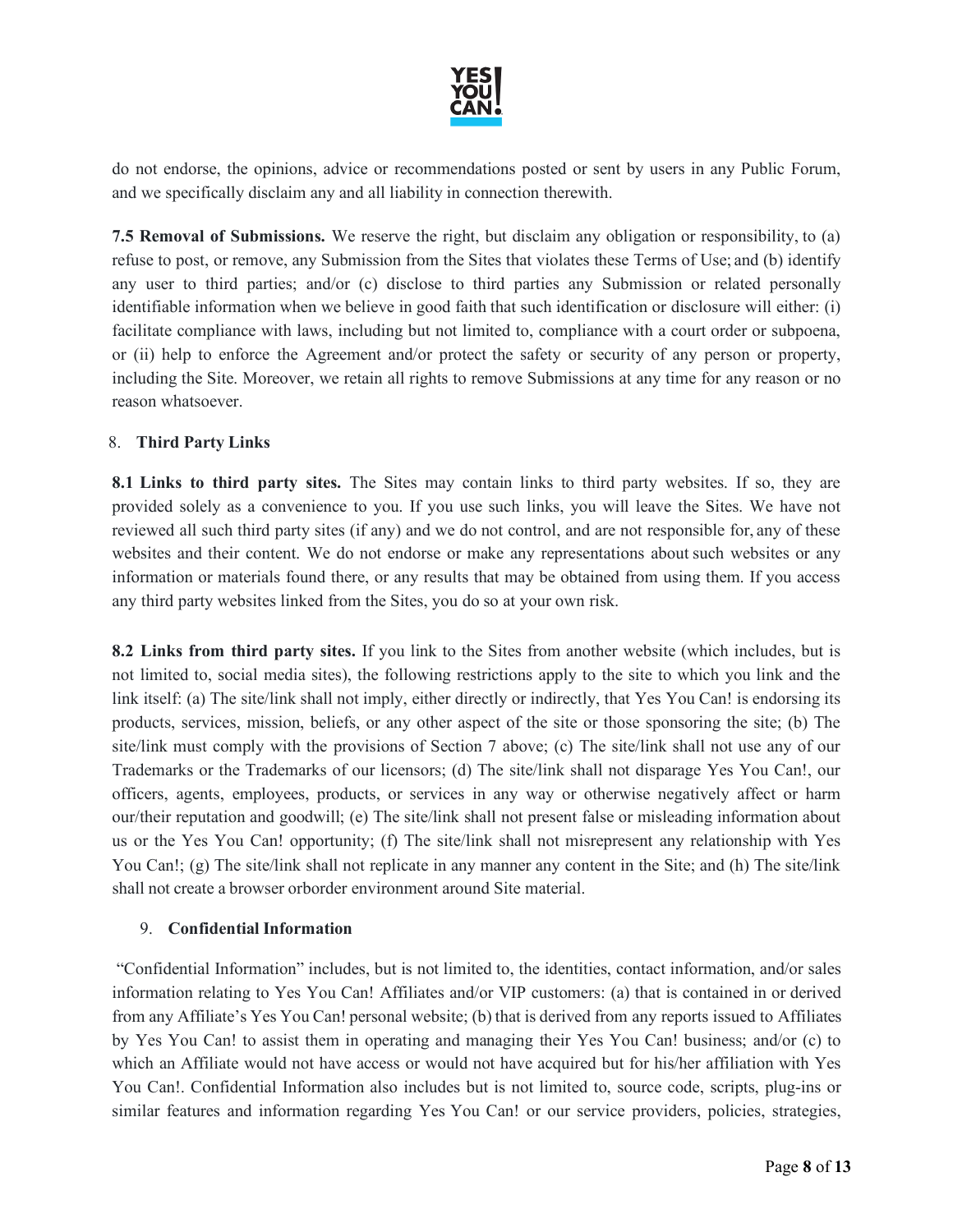

operations, finances, plans, suppliers, software and services. Confidential Information constitutes proprietary business trade secrets belonging exclusively to Yes You Can! and is provided to Affiliates in strict confidence. Confidential Information shall not be directly or indirectly disclosed to any third party nor used for any purpose other than Affiliate's use in building and managing her Yes You Can! business. Upon termination of an Affiliate's Yes You Can! business, all Confidential Information must be destroyed.

Any violation of this policy shall cause Yes You Can! irreparable harm for which there is no adequate remedy at law. Yes You Can! shall therefore be entitled to immediate and permanent equitable relief to prevent further violations of this Section 10.

# 10. **Personal Information**

Our use of any Personal Information you provide via the Sites will be governed by our Privacy Notice. "Personal Information" is information that identifies, or permits you to contact, an individual and it includes your name, address, email address, phone number, and payment card information. Affiliates who receive access to Personal Information through the Sites must do so in accordance with the law and the guidelines for handling Personal Information set forth in Section 4.15 of Yes You Can!'s Affiliate Policies and Procedures.

You will cooperate with Yes You Can! and act in a proactive manner whenever this is required to allow the Company to comply with its obligations under data protection law, including to respond within a reasonable time to data protection related enquiries from your downline organization and/or the competent regulator.

#### 11. **Disclaimers, Limitation of Liability and Damages**

**11.1 Applicability.** Some jurisdictions do not allow this limitation or exclusion of liability, so some of the below limitations may not apply to you. In addition, this Section 12 pertains to the Services, the Sites and the Content, but not to Yes You Can! nutrition and wellness products offered for sale through the Sites.

# **11.2 General Disclaimer.** ALL CONTENT INCLUDED IN OR AVAILABLE THROUGH THE SITES IS PROVIDED "AS IS" AND "AS AVAILABLE" AND WITHOUT WARRANTIES OF ANY KIND.

YOU ACKNOWLEDGE THAT THE SITES HAVE NOT BEEN DEVELOPED TO MEET YOUR INDIVIDUAL REQUIREMENTS, AND THAT IT IS THEREFORE YOUR RESPONSIBILITY TO ENSURE THAT THE FACILITIES AND FUNCTIONS OF THE SITE MEET YOUR REQUIREMENTS.

TO THE FULLEST EXTENT PERMISSIBLE PURSUANT TO APPLICABLE LAW, WE AND OUR SERVICE PROVIDERS DISCLAIM ALL WARRANTIES, EXPRESS OR IMPLIED, INCLUDING, BUT NOT LIMITED TO, IMPLIED WARRANTIES OF MERCHANTABILITY, FITNESS FOR A PARTICULAR PURPOSE, ACCURACY, COMPLETENESS, AVAILABILITY, SECURITY, COMPATIBILITY, AND NONINFRINGEMENT.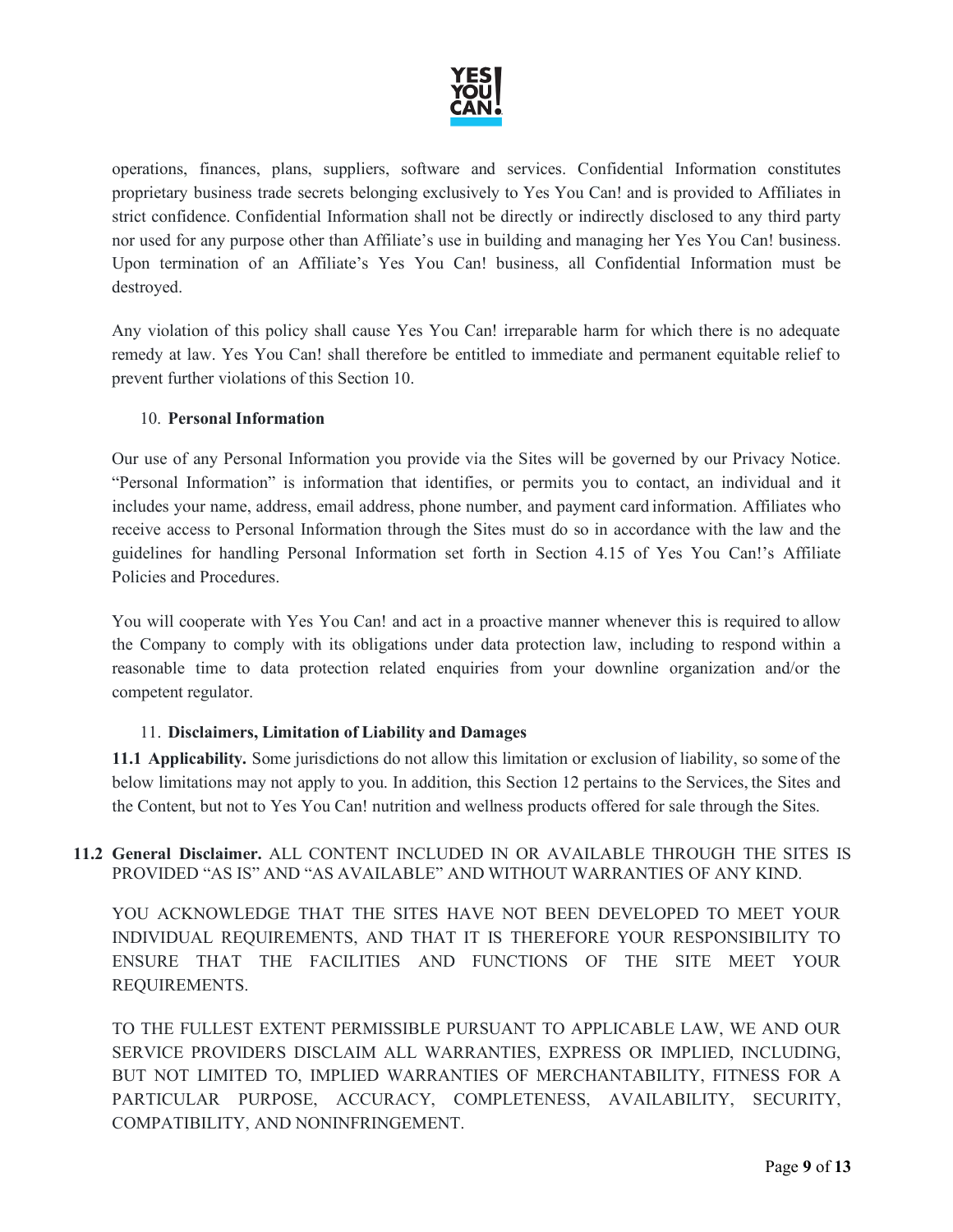

WE DO NOT WARRANT THAT THE CONTENT IS ACCURATE, ERROR-FREE, RELIABLE OR CORRECT, THAT THIS SITE WILL BE AVAILABLE AT ANY PARTICULAR TIME OR LOCATION, THAT ANY DEFECTS OR ERRORS WILL BE CORRECTED, OR THAT THE SITE OR THE SERVERS THAT MAKE SUCHCONTENT AVAILABLE ARE FREE OF VIRUSES OR OTHER HARMFUL COMPONENTS. THIS SITE MAY INCLUDE TECHNICAL INACCURACIES OR TYPOGRAPHICAL ERRORS. YOU ASSUME THE ENTIRE

COST OF ALL NECESSARY SERVICING, REPAIR OR CORRECTION. WE DO NOT WARRANT OR MAKEANY REPRESENTATIONS REGARDING THE USE OR THE RESULTS OF THE USE OF ANY CONTENT. ANY MATERIAL DOWNLOADED OR OTHERWISE OBTAINED THROUGH THE USE OF THE SITE IS DONE AT YOUR OWN DISCRETION AND RISK AND YOU WILL BE SOLELY RESPONSIBLE FOR ANY DAMAGE THAT RESULTS FROM THE DOWNLOAD OF ANY SUCH MATERIAL.

YOU HEREBY IRREVOCABLY WAIVE ANY CLAIM AGAINST US WITH RESPECT TO CONTENT AND ANY CONTENT YOU PROVIDE TO THIRD PARTY SITES (INCLUDING CREDIT CARD AND OTHER PERSONAL INFORMATION).

WE MAY IMPROVE OR CHANGE THE PRODUCTS AND SERVICES DESCRIBED IN THIS SITE AT ANY TIME WITHOUT NOTICE.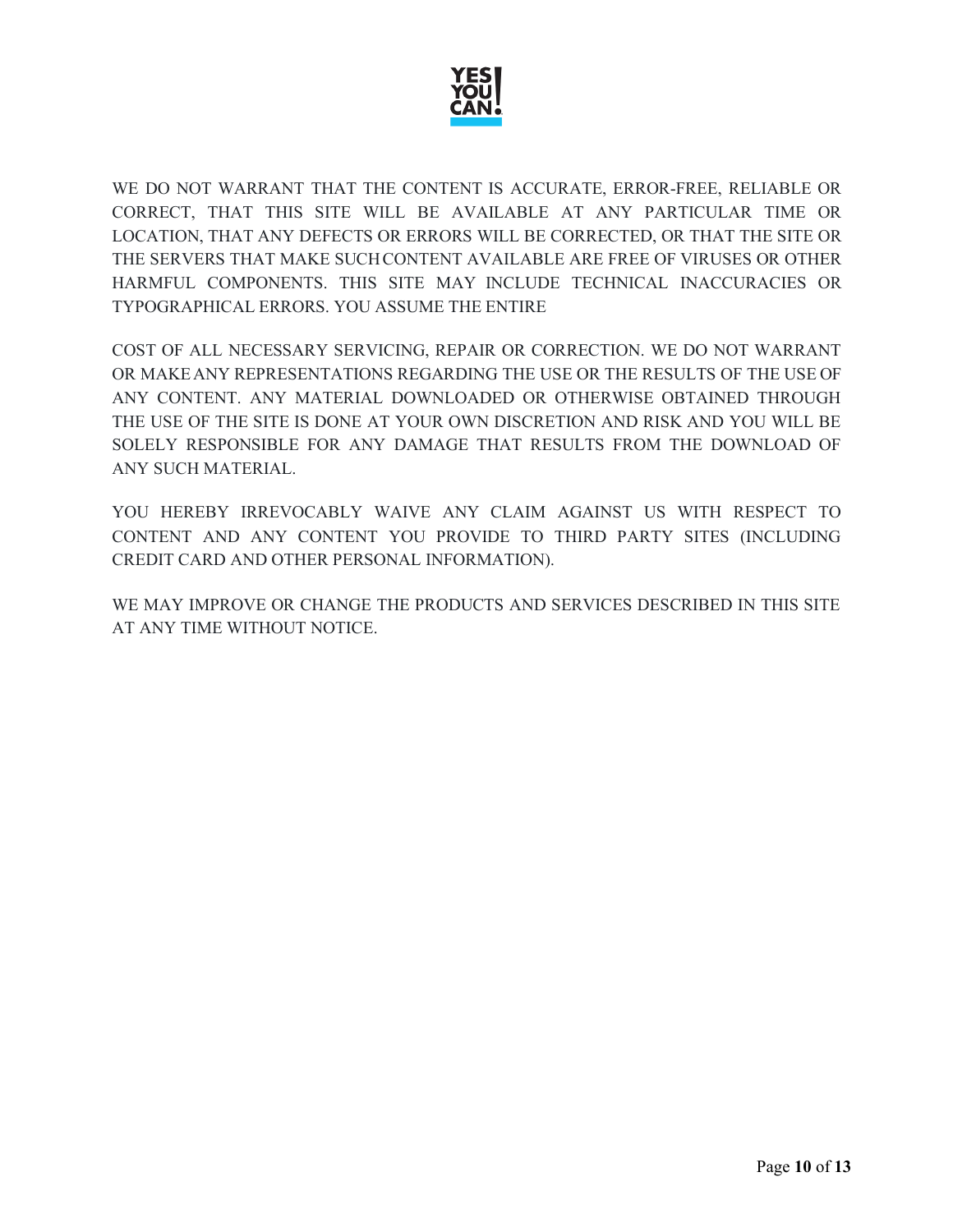

# WE ASSUME NO RESPONSIBILITY, AND DISCLAIM ALL LIABILITY, FOR ANY ERRORS OR OMISSIONS IN THIS SITE OR IN OTHER DOCUMENTS WHICH ARE REFERRED TO WITHIN OR LINKED TO THIS SITE.

**11.3 No legal, professional, medical, or healthcare advice.** The Content of the Sites is not intended to, and does not, constitute legal, professional, medical, or healthcare advice or diagnosis, is not intended to be a substitute for such advice, and may not be used for such purposes. Always seek the advice of your physician with any questions you may have regarding a medical condition. You should not act or refrain from acting based on any of the Content included in, or accessible through, the Sites without seeking the appropriate legal, medical, or other professional advice. Reliance on any information appearing on the Sites is strictly at your own risk.

The Site may contain the opinions and views of other users. Given the interactive nature of the Site, we cannot endorse, guarantee, or be responsible for the accuracy, efficacy, or veracity of any content generated by other users.

**11.4 Limitation of Liability and Damages.** UNDER NO CIRCUMSTANCES, SHALL WE, OUR LICENSORS OR LICENSEES, OR ANY OF THE FOREGOING ENTITIES' RESPECTIVE RESELLERS, CONSULTANTS, SERVICE PROVIDERS OR SUPPLIERS, BE LIABLE TO YOU OR ANY OTHER PERSON OR ENTITY FOR ANY DIRECT, INDIRECT, INCIDENTAL, SPECIAL OR CONSEQUENTIAL DAMAGES, INCLUDING LOST PROFITS, PERSONAL INJURY (INCLUDING DEATH) AND PROPERTY DAMAGE OF ANY NATURE WHATSOEVER, THAT RESULT FROM (A) THE USE OF, OR THE INABILITY TO USE, THIS SITES OR CONTENT, OR (B) THE CONDUCT OR ACTIONS, WHETHER ONLINE OR OFFLINE, OF ANY OTHER USER OF THE SITE OR ANY OTHER PERSON OR ENTITY, EVEN IF THE COMPANY HAS BEEN ADVISED OF THE POSSIBILITY OF SUCH DAMAGES.

IN NO EVENT SHALL OUR TOTAL LIABILITY TO YOU FOR ALL DAMAGES, LOSSES AND CAUSES OF ACTION WHETHER IN CONTRACT, TORT (INCLUDING NEGLIGENCE) OR OTHERWISE EXCEED THE AMOUNT PAID BY YOU, IF ANY, OR \$100 (WHICHEVER IS LESS) FOR ACCESSING OR PARTICIPATINGIN ANY ACTIVITY RELATED TO THE SITE. MOREOVER, UNDER NO CIRCUMSTANCES SHALL WE, OURLICENSORS OR LICENSEES, OR ANY OF THE FOREGOING ENTITIES' RESPECTIVE RESELLERS, CONSULTANTS, DISTRIBUTORS, SERVICE PROVIDERS OR SUPPLIERS, BE HELD LIABLE FOR ANY DELAY OR FAILURE IN PERFORMANCE RESULTING DIRECTLY OR INDIRECTLY FROM AN ACT OF FORCE MAJEURE OR CAUSES BEYOND OUR OR THEIR REASONABLE CONTROL.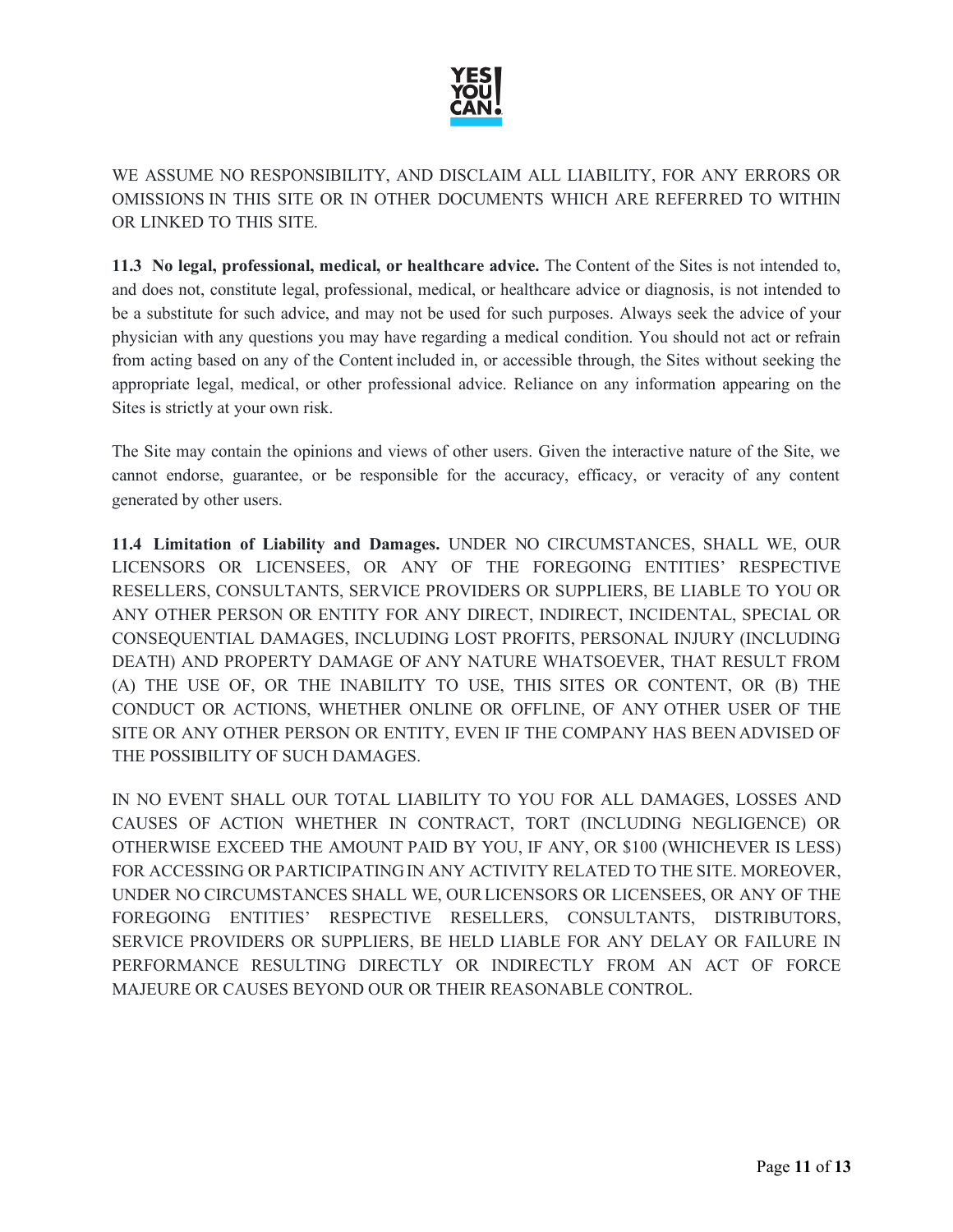

YOU ACKNOWLEDGE AND AGREE THAT THE LIMITATION OF LIABILITIES CONTAINED IN THIS AGREEMENT ARE REASONABLE AND A FUNDAMENTAL PART OF THIS AGREEMENT, AND THAT YES YOU CAN! WOULD NOT AGREE TO ENTER INTO THIS AGREEMENT WITHOUT SUCH LIMITATIONS.

THE LIMITATIONS, EXCLUSIONS AND DISCLAIMERS IN THIS SECTION AND ELSEWHERE IN THESE TERMS OF USE APPLY TO THE MAXIMUM EXTENT PERMITTED BY APPLICABLE LAW.

# 12. **Indemnification**

You agree to defend, indemnify and hold us, our affiliates and any of their respective directors, officers, employees, agents or content or service providers harmless from any and all third party claims, liabilities, damages, costs and expenses, including reasonable attorneys' fees, in any way arising from, related to or in connection with your use of the Sites, your violation of this Agreement or the posting or transmission of any materials on or through the Sites by you, including, but not limited to, any third-party claim that any information or materials you provideinfringes any third-party proprietary right.

## 13. **Dispute Resolution**

**13.1 Governing Law.** This Agreement shall be construed in accordance with the laws of the State of Florida, without regard to any conflict of law provisions.

**13.2 Affiliates.** If you are an Affiliate, to the extent permitted by applicable law, all claims, and disputes in connection with your use of the Sites will be resolved by confidential arbitration as set forth in Section 6.4 of Yes You Can!'s Affiliate Policies and Procedures.

**13.2 Customers and Site visitors.** If you are not an Affiliate, any dispute arising under this Agreement shall be resolved exclusively by the state and/or federal courts of the State of Florida, Broward County and/or the Southern District of Florida.

# 14. **Additional Legal Terms**

**14.1 Severability**. Each of the Sections of these Terms operates separately. If any court or relevant authority decides that any of them are unlawful, the remaining Sections will remain in full force and effect.

**14.2 No Third-Party Beneficiaries**. These Terms are between you and us. No other person shall have any rights to enforce any of its terms.